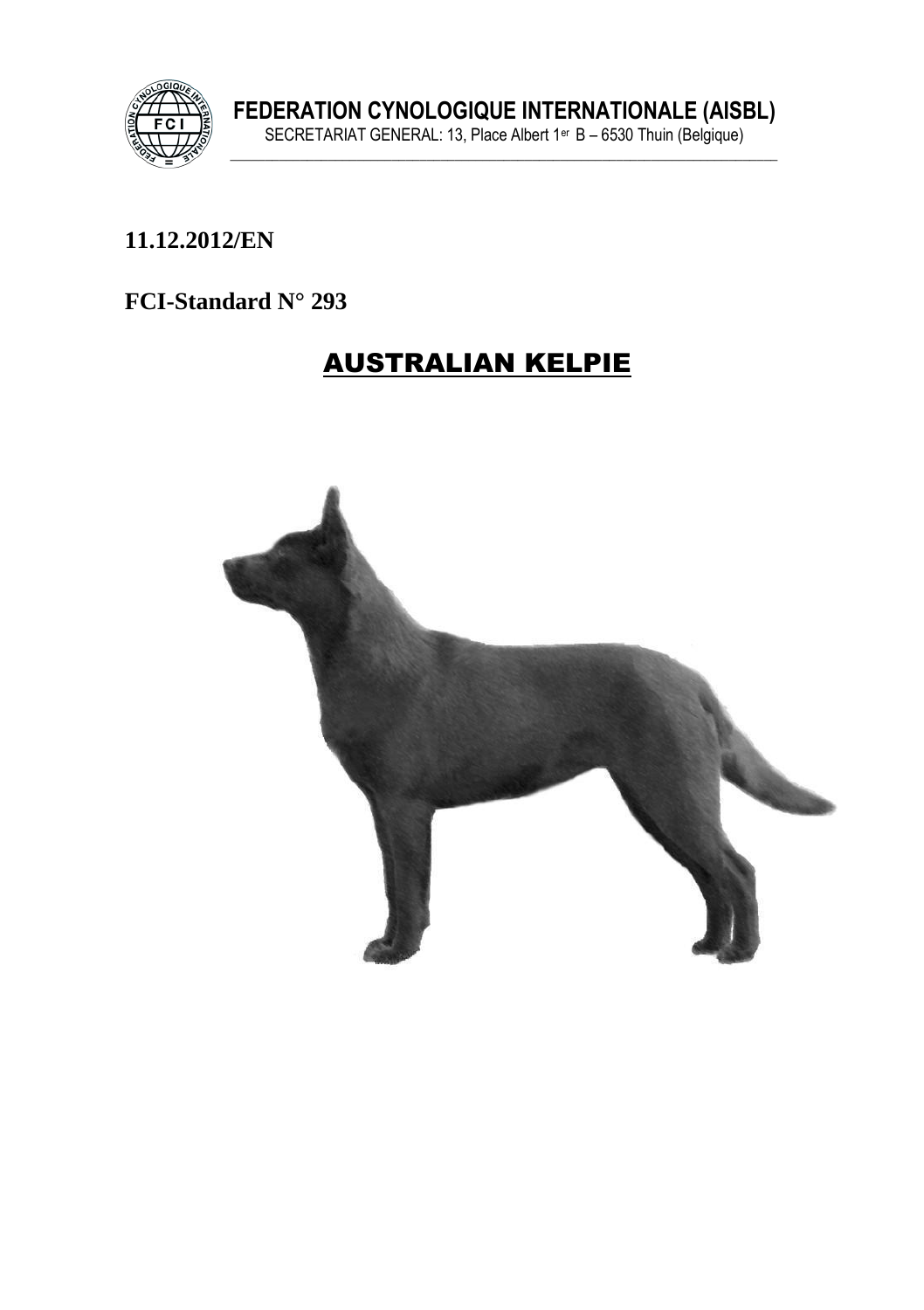**ORIGIN**: Australia.

#### **DATE OF PUBLICATION OF THE OFFICIAL VALID STANDARD**: 08.10.2012.

**UTILIZATION**: Sheepdog.

| <b>FCI-CLASSIFICATION:</b> | Group 1 Sheepdogs and     |  |
|----------------------------|---------------------------|--|
|                            | Cattledogs (except Swiss) |  |
|                            | Cattledogs).              |  |
|                            | Section 1 Sheepdogs.      |  |
|                            | With working trial.       |  |

**BRIEF HISTORICAL SUMMARY**: **Following the opening of vast areas of land in the Australian States of New South Wales and Victoria, the sheep numbers increased so dramatically that some properties were over two million acres and ran over a quarter of a million sheep. In areas as extensive as these, herding (originally carried out by convicts) was impractical, wire fences were erected and sheep were left to run free. It was then necessary to have dogs to handle sheep in such large areas. A dog had to be developed to work in the conditions present in Australia. These conditions included heat, rough terrain, dust storms and vast distances. The Kelpie being able to perform the work of several men. Tireless workers in the hottest and dustiest of climates.**

**Like so many breeds, the origin of the Kelpie is disputed. There is no doubt, however, that the origin of the breed came from dogs imported from Scotland. These dogs were black and tan, longhaired with semi- pricked ears, medium sized and of Collie type. Others were smooth haired with erect ears but still of Collie type. Litters from these dogs also produced red (liverbrown) puppies.**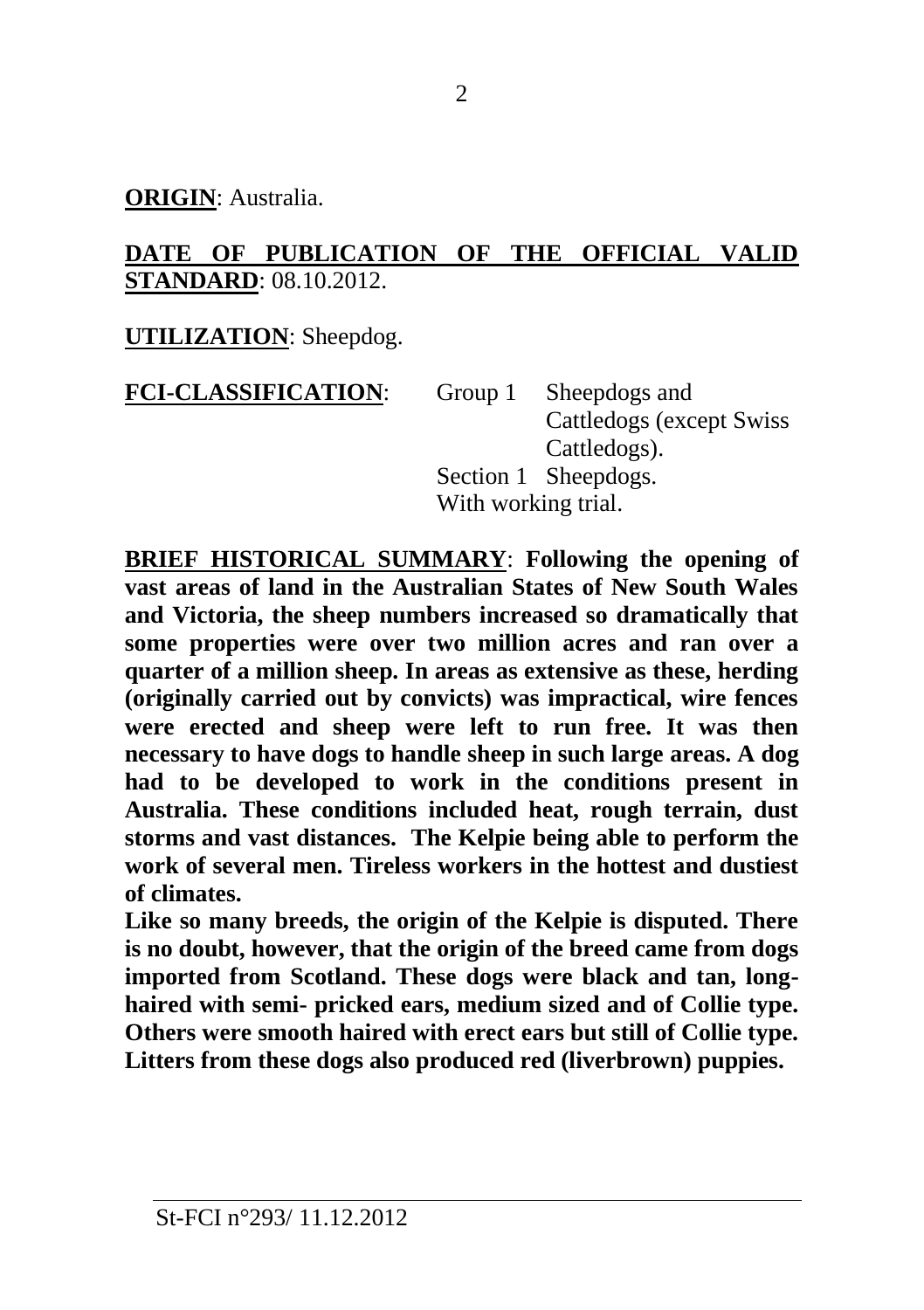**GENERAL APPEARANCE**: The general appearance shall be that of a lithe, active dog of great quality, showing hard muscular condition combined with great suppleness of limb and conveying the capability of untiring work.

It must be free from any suggestion of weediness.

**IMPORTANT PROPORTIONS**: The length of the dog from the forechest, in a straight line to the buttocks, is greater than the height at the withers, as 10 is to 9.

**BEHAVIOUR/TEMPERAMENT**: The Kelpie is extremely alert, eager and highly intelligent, with a mild, tractable disposition and an almost inexhaustible energy, with marked loyalty and devotion to duty. It has a natural instinct and aptitude in working of sheep, both in open country and in the yard. Any defect of structure or temperament foreign to a working dog must be regarded as uncharacteristic.

**HEAD**: The head is in proportion to the size of the dog. The overall shape and contours produce a rather fox like expression, which is softened by the almond-shaped eyes.

#### CRANIAL REGION:

Skull: Slightly rounded and broad between the ears. The forehead running in a straight profile towards the stop. Stop: Pronounced.

## FACIAL REGION:

Nose: The colour conforms to that of the body coat.

Muzzle: Cleanly chiselled and defined, preferably slightly shorter in length than the skull.

Lips: Tight and clean, free from looseness.

Jaws/Teeth: The teeth should be sound, strong and evenly spaced, the lower incisors just behind but touching the upper; that is a scissor bite.

Cheeks: Neither coarse nor prominent, but round to the foreface.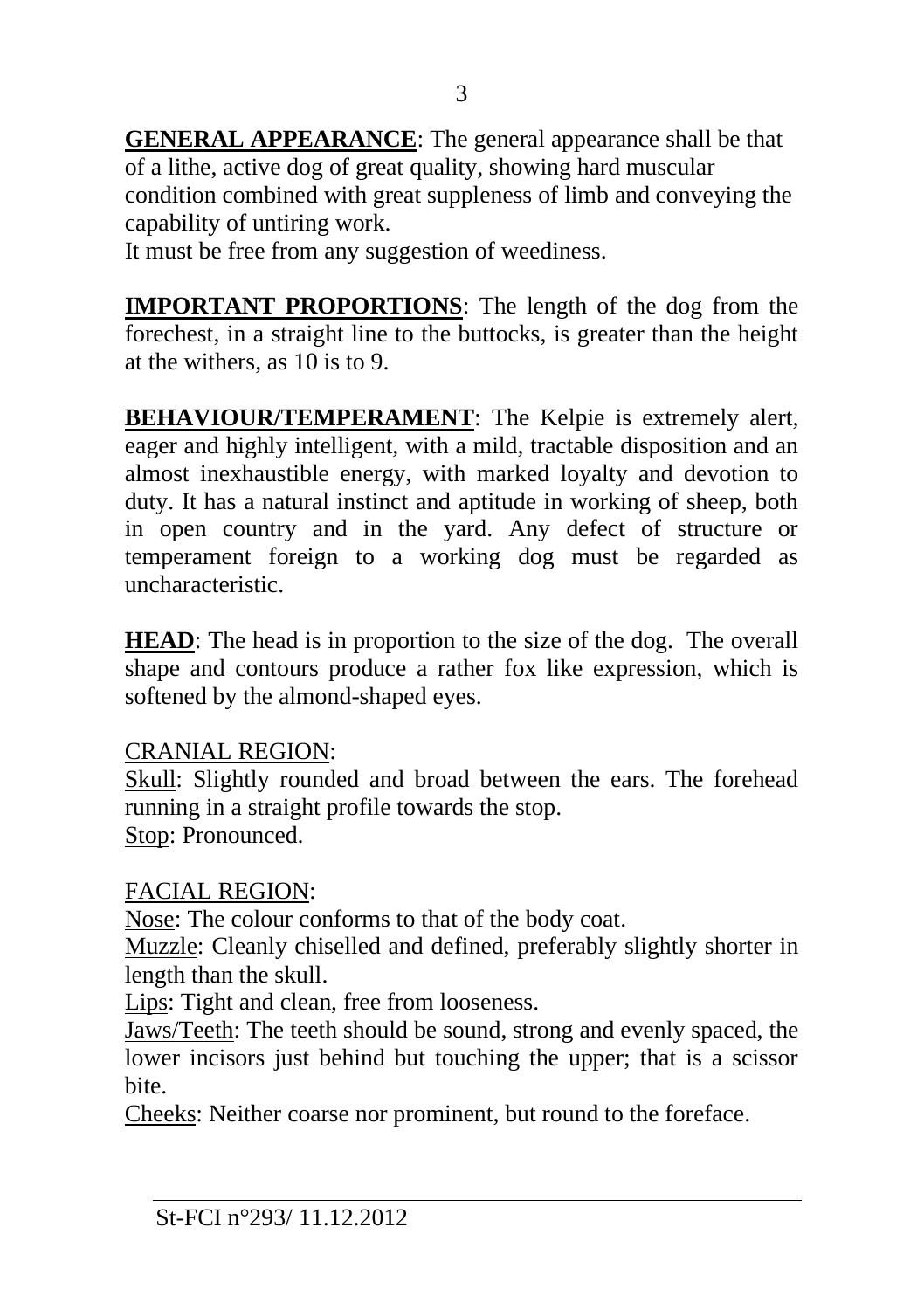**EYES**: The eyes are almond shaped, of medium size, clearly defined at the corners, and show an intelligent and eager expression. The colour of the eyes to be brown, harmonising with the colour of the coat.

In the case of blue dogs a lighter coloured eye is permissible.

**EARS**: The ears are pricked and running to a fine point at the tips, the leather fine but strong at the base, set wide apart on the skull and inclining outwards, slightly curved on the outer edge and of moderate size. The inside of the ears are well furnished with hair.

**NECK**: The neck is of moderate length, strong, slightly arched, gradually moulding into the shoulders, free from throatiness and showing a fair amount of ruff.

## **BODY**:

Topline: Firm, level.

Loins: Strong and well muscled. Flanks of good depth.

Croup: Rather long and sloping.

Chest: Deep, muscular and moderately broad. Ribs well sprung and carried well back, not barrel ribbed.

**TAIL**: The tail during rest should hang in a very slight curve.

During movement of excitement it may be raised, but under no circumstances should the tail be carried past a vertical line drawn through the root. It should be furnished with a good brush.

Set on a position to blend with sloping croup, and it should reach approximately to the hock.

# **LIMBS**

## FOREQUARTERS:

General appearance: The forelegs should be muscular with strong but refined bone, straight and parallel when viewed from the front.

Shoulder: Clean, muscular, well sloping with the shoulder-blades close set at the withers.

Upperarm: Should be at a right angle with the shoulder-blade.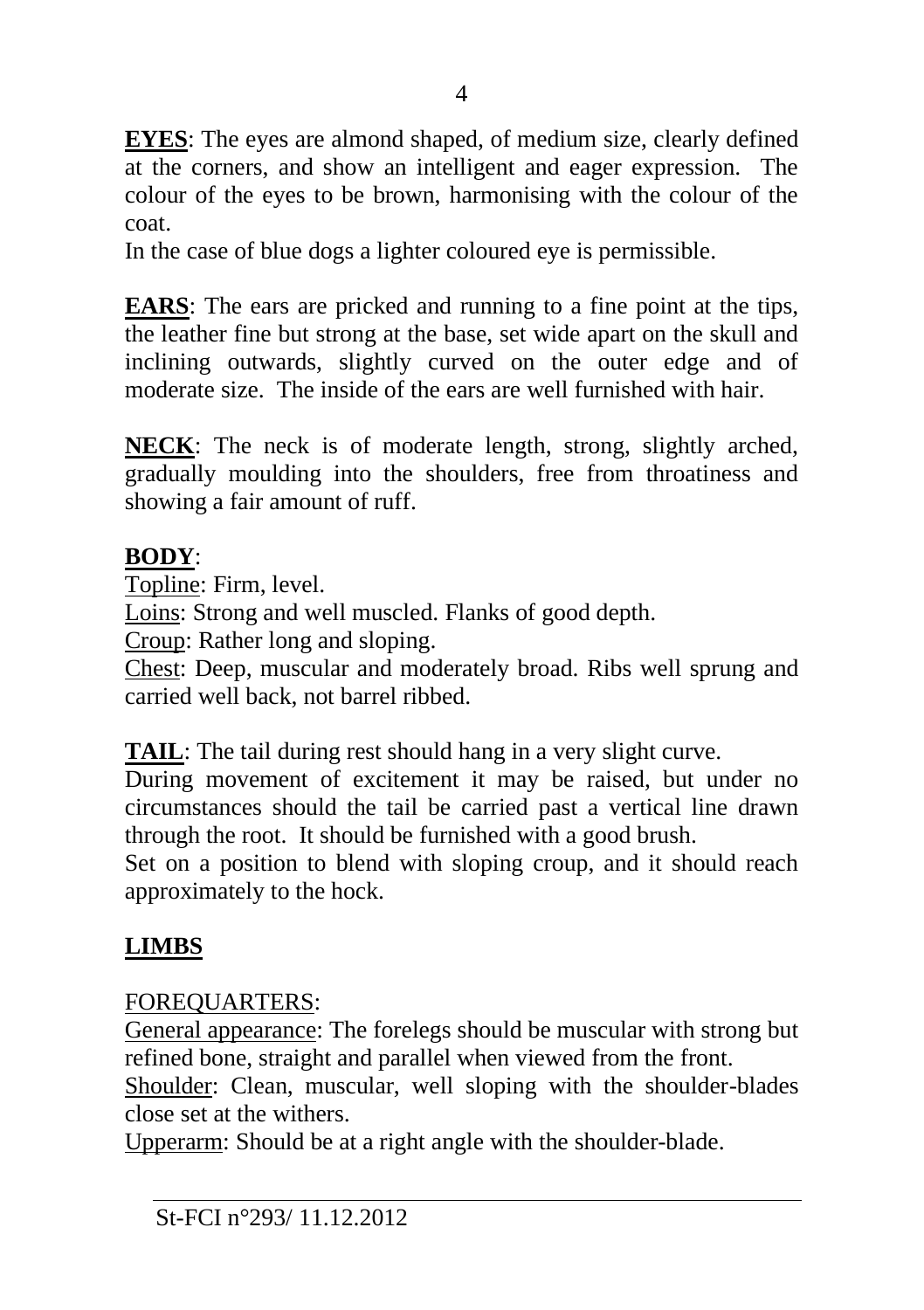Elbow: Neither in nor out.

Metacarpus (Pastern): When viewed from the side, the pasterns should show a slight slope to ensure flexibility of movement and the ability to turn quickly.

Forefeet: The feet should be round, strong, deep in pads, with close knit well arched toes and strong, short nails.

#### HINDQUARTERS:

General appearance: Should show breadth and strength. When viewed from behind, the hind legs, from the hocks to the feet, are straight and placed parallel, neither close nor too wide apart.

Stifle (Knee): Well turned.

Hock joint: Fairly well let down.

Hind feet: The feet should be round, strong, deep in pads, with close knit well arched toes and strong short nails.

**GAIT/MOVEMENT**: To produce the almost limitless stamina demanded of a working sheepdog in wide open spaces, the kelpie must be perfectly sound, both in construction and movement. Movement should be free and tireless and the dog must have the ability to turn suddenly at speed. When trotting the feet tend to come closer together at ground level as speed increases, but when the dog comes to rest it stands four square.

## **COAT**

Hair: The coat is a double coat with a short dense undercoat. The outer coat is close, each hair straight, hard and lying flat, so that it is rain-resisting. Under the body, to behind the legs, the coat is longer and forms near the thigh a mild form of breeching.

On the head (including the inside of the ears), to the front of the legs and feet, the hair is short. Along the neck it is longer and thicker forming a ruff. The tail should be furnished with a good brush. A coat either too long or too short is a fault. As an average, the hairs on the body should be from 2 to 3 cms in length.

Colour: Black, black and tan, red, red and tan, fawn, chocolate, and smoke blue.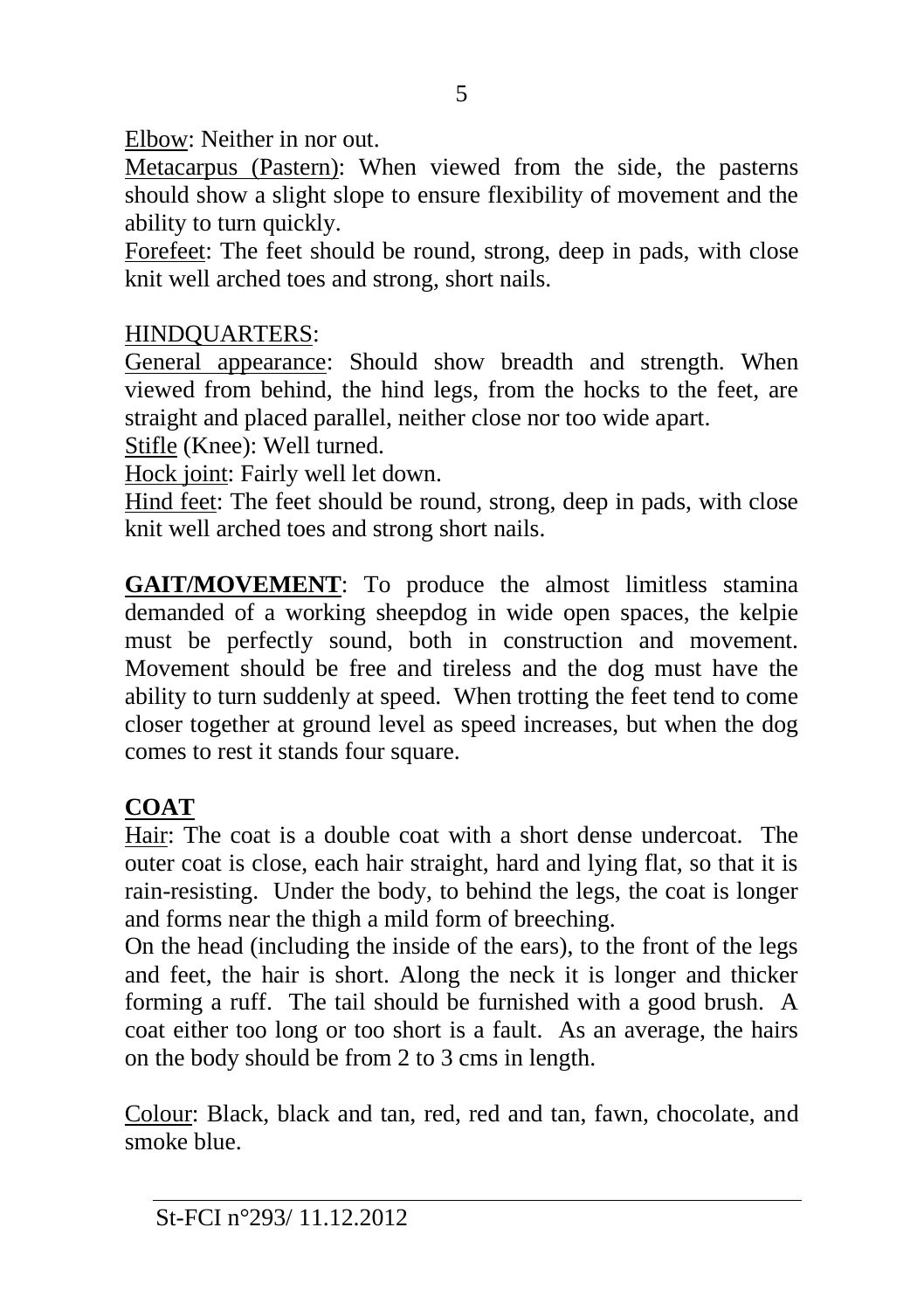### **SIZE AND WEIGHT**:

Height at the withers: Males: 46 to 51 cms. Females: 43 to 48 cms.

**FAULTS**: Any departure from the foregoing points should be considered a fault and the seriousness with which the fault should be regarded should be in exact proportion to its degree and its effect upon the health and welfare of the dog **and on its ability to perform its traditional work.**

#### **SEVERE FAULTS**:

- **Loose shoulders.**
- **Any tendency of cow- or bow hocked.**
- **Weaving or plating movement.**
- **Movement that is restricted or shows stiltedness.**

## **DISQUALIFYING FAULTS**:

- **Aggressive or overly shy dogs.**
- Any dog clearly showing physical or behavioural abnormalities.

## **N.B**:

- Male animals should have two apparently normal testicles fully descended into the scrotum.
- Only functionally and clinically healthy dogs, with breed typical conformation, should be used for breeding.

#### **The latest amendments are in bold characters.**